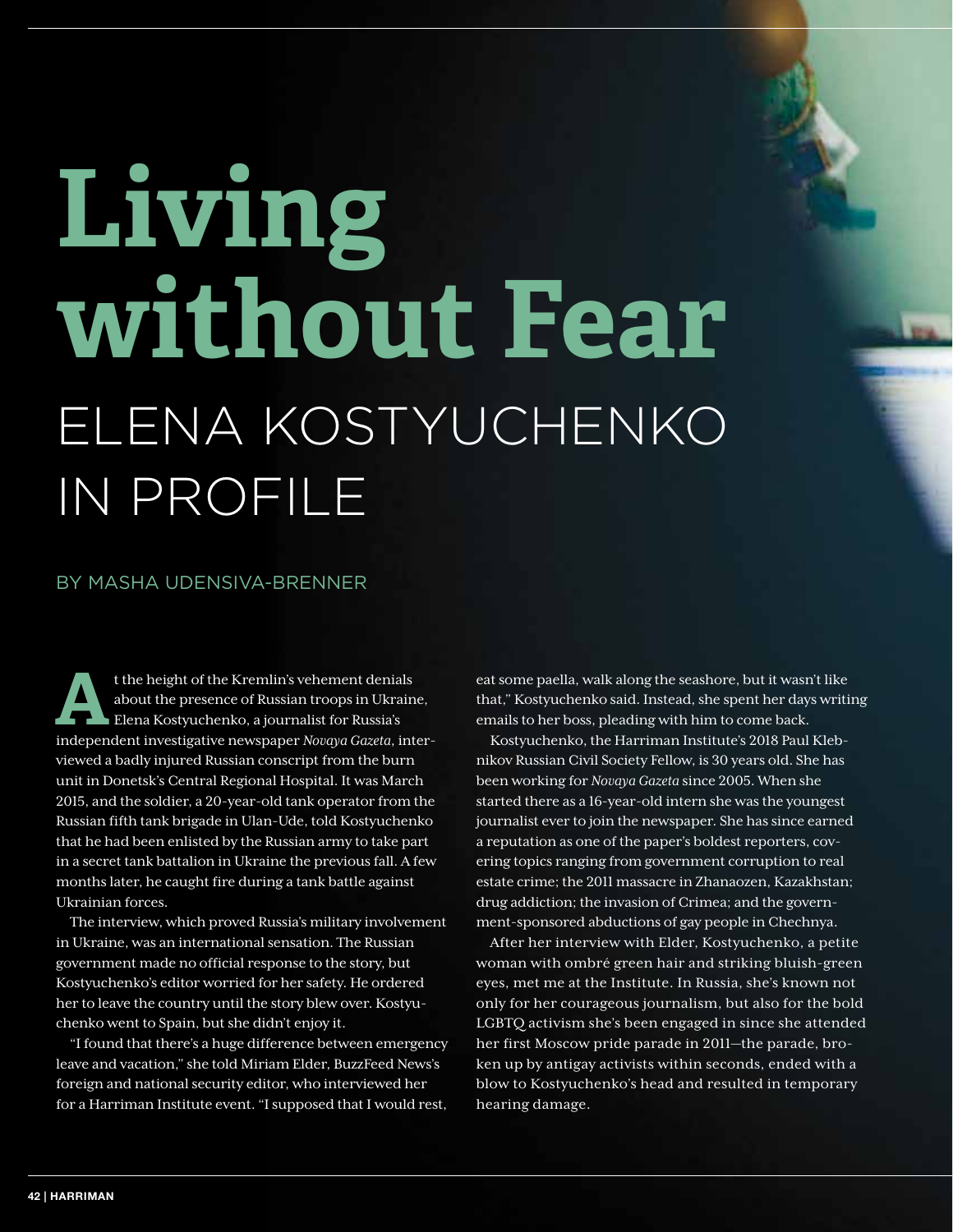Elena Kostyuchenko in her office at *Novaya Gazeta*. Photo by Yulia Balashova.

PROFILES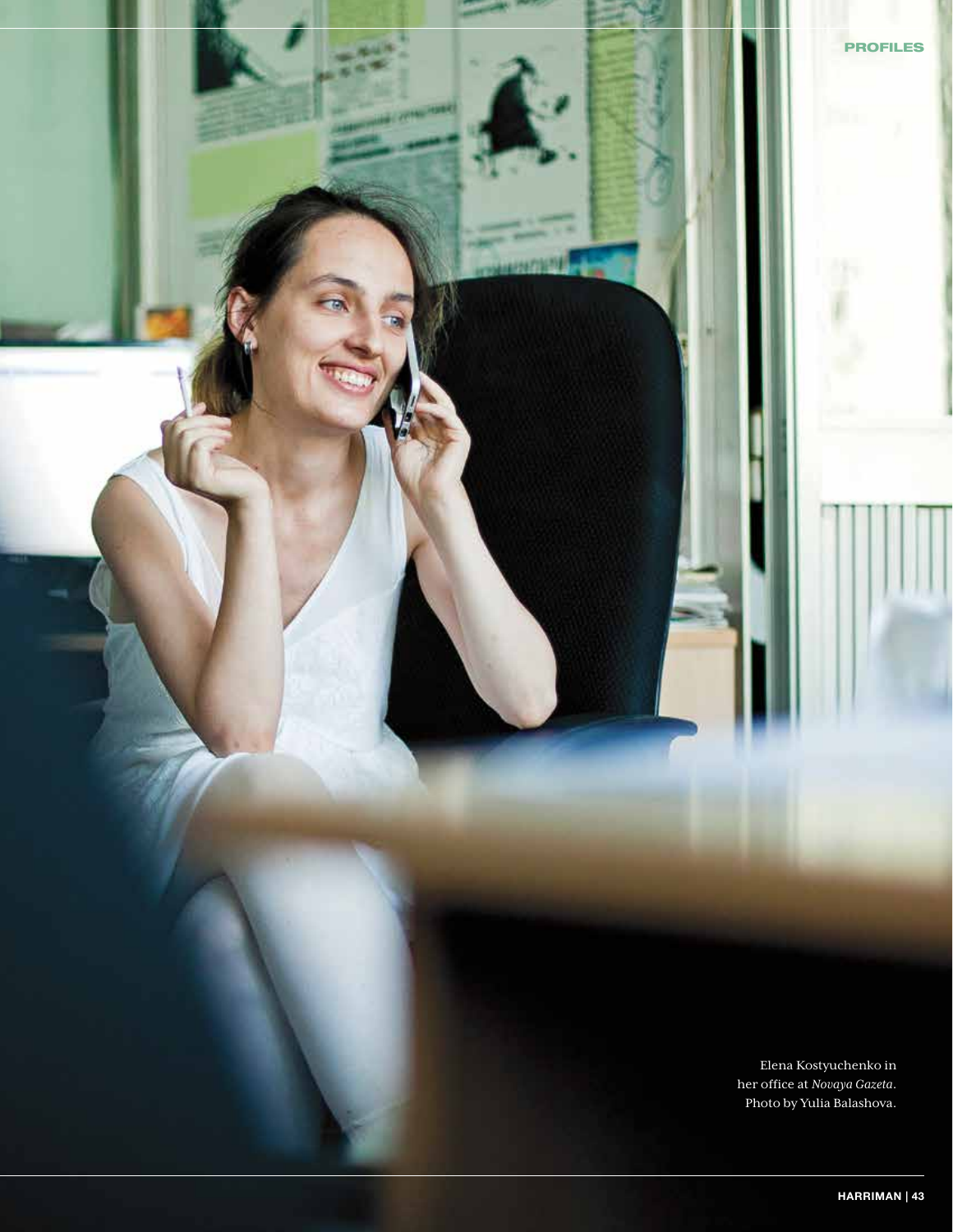

Elena Kostyuchenko (*far right*) at a protest on Moscow's Arbat Street. Photo by Yulia Balashova.

But she told me she didn't regret a thing. Nor did the incident stop her from going full speed ahead with her activism. Since then she's attended every parade and protest she could, famously staging a kiss-in—also broken up by antigay violence—in response to the passage of Russia's "gay propaganda" law in 2013.

I wondered, did she ever get scared?

Sitting across from me at a round, wooden table, Kostyuchenko looked into the distance and told me that she thought she lacked the biological response to fear. "I've talked to lots of people and asked them to describe what they feel when they [experience] fear and, it's very far from what I feel," she said, in a drawling Russian accent.

Kostyuchenko was raised by a single mother—a prominent chemist impoverished by the Soviet collapse—in the small Golden Ring city of Yaroslavl, about four hours north of Moscow. Though it is known for its onion-domed churches and ornate historic architecture, there was nothing idyllic about the Yaroslavl of Kostyuchenko's childhood. After the Soviet Union collapsed, Yaroslavl was overtaken by violence, following the path of many Russian cities.

Kostyuchenko felt this keenly throughout her childhood. When she was about 10, she told me, she saw an argument

"I've talked to lots of people and asked them to describe what they feel when they [experience] fear and, it's very far from what I feel."

break out between some men on the street. One of the men took out a gun, and Kostyuchenko, who was on her way home from school, ran inside a building to hide. She heard a series of gunshots. After things calmed down, she emerged. There was a body lying in a pool of blood.

I suggested that she must have been terrified, but Kostyuchenko only laughed.

She just went home and forgot about it. "Totally!" she told me. "Because . . . things happen. We survived. It's not like you have some energy for being emotional."

Growing up, Kostyuchenko rarely saw her mother, who worked night and day to support Kostyuchenko and her adopted sister. To help out, Kostyuchenko started working odd jobs from the age of nine—cleaning floors, trimming hedges, and whatever other menial tasks she could get paid for. In her free time she hung around with a group of "street kids"—children who either didn't have parents or whose parents were never home. They roamed Yaroslavl looking for discarded bottles to redeem and having adventures; inventing games like "girls-bastards, or detectives, or monster fighters."

When she wasn't on the streets, Kostyuchenko read everything she could get her hands on. As a young teen, she found out that her school offered a journalism class run by *Severnyi Krai* (Northern Region), the local paper, and that interns were paid for published articles. She signed up right away—it beat cleaning floors—and found herself enjoying the work.

Back then, it didn't faze Kostyuchenko that local authorities controlled the paper and blatantly censored its reporters. "It was my first time in journalism," she told me. "And I didn't really know that things could be different."

During her second year at *Severnyi Krai*, Kostyuchenko bought an issue of *Novaya Gazeta*—a newspaper she'd never heard of. She sat on a park bench and read the entire paper from cover to cover. One article, an exposé by Anna Politkovskaya about Chechen children during the Second Chechen War, really struck her. So much so that Kostyuchenko reread it multiple times.